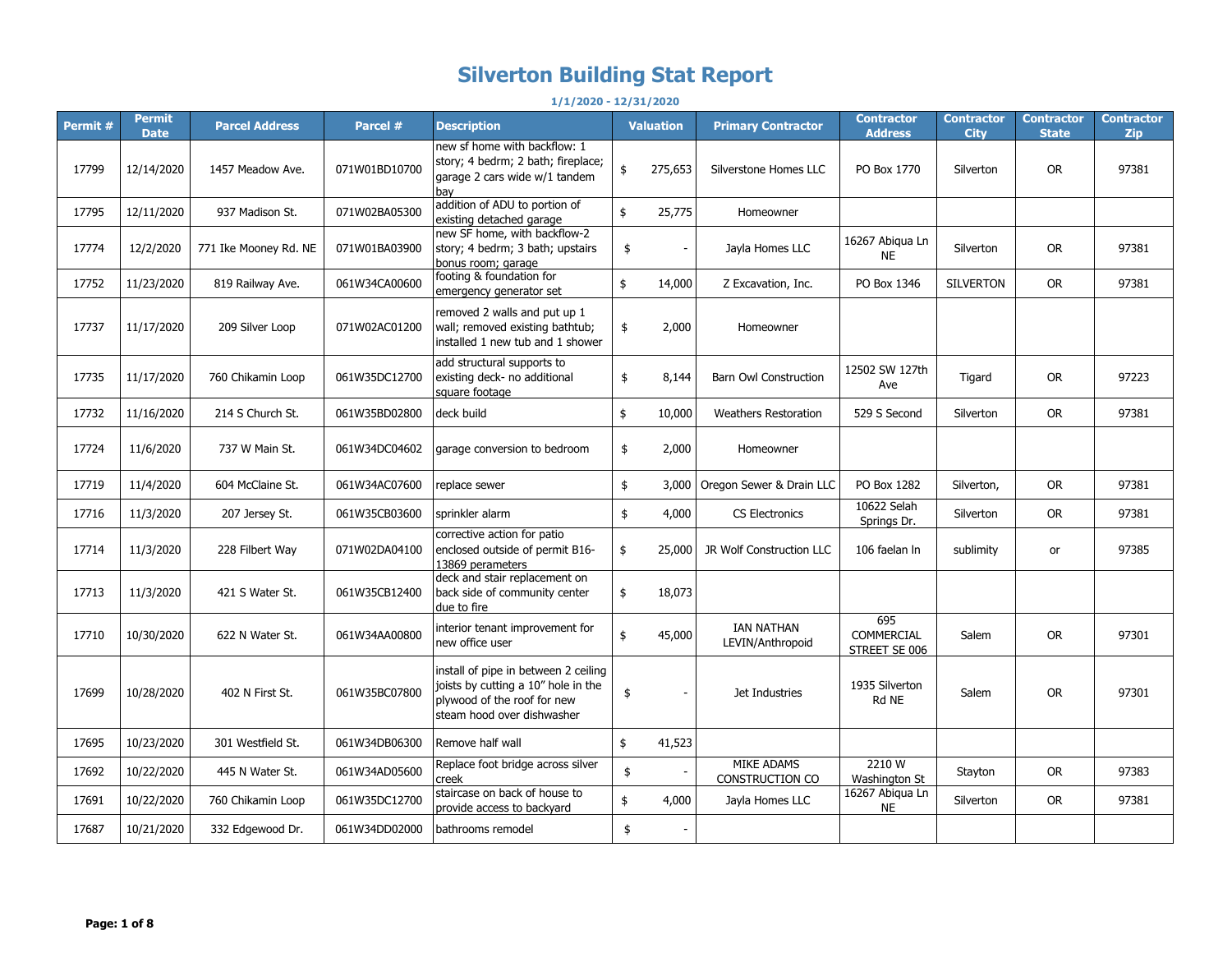| 17678 | 10/15/2020 | 149 Steelhammer Rd.   | 061W35AC00502 | kitchen remodel and addition                                                                                         | \$            | 100,000 | <b>CAB Construction LLC</b>                                               | 13068 Hook Rd<br><b>NE</b>             | Mt Angel        | <b>OR</b> | 97362 |
|-------|------------|-----------------------|---------------|----------------------------------------------------------------------------------------------------------------------|---------------|---------|---------------------------------------------------------------------------|----------------------------------------|-----------------|-----------|-------|
| 17625 | 10/12/2020 | 585 Edgewood Dr.      | 071W02BB06000 | new sf home with backflow                                                                                            | \$            | 448,683 | I & E Construction                                                        | 9550 SE<br>Clackamas Rd #B             | Clackamas       | <b>OR</b> | 97015 |
| 17618 | 10/5/2020  | 405A N Water St.      | 061W34AD06600 | installation of Ansul R-102, 3<br>gallon fire sys into exhaust hood                                                  | \$            | 3,250   | PYE BARKER FIRE &<br><b>SAFETY LLC</b>                                    | PO BOX 69                              | <b>ROSEWELL</b> | GA        | 30077 |
| 17588 | 9/22/2020  | 302 N Third St.       | 061W35BC02900 | replace roof and plywood sheating \ \$                                                                               |               | 26,200  | DABELLA EXTERIORS LLC                                                     | 3495 NE<br><b>ALOCLEK DR</b>           | Hillsboro       | <b>OR</b> | 97124 |
| 17587 | 9/22/2020  | 506 N Church St.      | 061W26CD04800 | patio cover attached to house<br>448 sg ft                                                                           | \$            | 10,820  | Homeowner                                                                 |                                        |                 |           |       |
| 17586 | 9/22/2020  | 302 N Third St.       | 061W35BC02900 | shore up floor, pour concrete<br>footings and remove dry rot                                                         | \$            | 22,000  | ARTISAN BUILDING &<br>PAINTING COMPANY                                    | 4565 Drake Ct NE                       | Salem           | <b>OR</b> | 97301 |
| 17579 | 9/16/2020  | 810 Ike Mooney Rd. NE | 071W01BD09500 | new SF home, with backflow: 2-<br>story; 5 bedrm; 3 bath; fireplace;<br>garage                                       | \$            | 365,283 | Silverstone Homes LLC                                                     | PO Box 1770                            | Silverton       | <b>OR</b> | 97381 |
| 17576 | 9/16/2020  | 1438 Meadow Dr.       | 071W01BD03600 | 5.01 to 15 kva roof-mounted<br>solar panel install                                                                   | \$            |         | <b>BLUE RAVEN SOLAR</b><br>LLC/BRS FIELD OPS LLC                          | 1403 NORTH<br><b>RESEARCH WAY</b>      | <b>OREM</b>     | UT        | 84097 |
| 17569 | 9/15/2020  | 1019 Jaysie Dr        | 061W35AC06800 | new sf home with backflow: 2-<br>story; 3 bed; 3 bathrm; garage;<br>fireplace                                        | \$            | 260,922 | Silverline Homes                                                          | 1050 Commerce<br>Ct                    | Silverton       | <b>OR</b> | 97381 |
| 17554 | 9/3/2020   | 437 N James Ave.      | 061W27DC01400 | re-roof with decking installation                                                                                    | \$            | 63,000  | Abigua Roofing Inc                                                        | 17420 Hazelnut<br>Ridge Rd NE #<br>398 | Silverton       | <b>OR</b> | 97381 |
| 17552 | 9/2/2020   | 709 Thyme Loop        | 061W26DA01600 | extend patio cover on back patio                                                                                     | \$            | 17,500  | DOUBLE I<br><b>CONSTRUCTION LLC</b>                                       | 1515 Laurel Ave                        | Woodburn        | <b>OR</b> | 97071 |
| 17538 | 8/25/2020  | 342 Fairview St.      | 061W34DB04800 | migration from existing Siemens<br>MXL to latest XLS fire alarm<br>control panel & equipment                         | \$            | 97,656  | Salem Fire Alarm                                                          | 3160 22nd St. SE                       | Salem           | <b>OR</b> | 97302 |
| 17536 | 8/25/2020  | 1005 Commerce Ct.     | 061W26A01500  | add new NFPA 13 (2016) fire<br>sprinkler sys to newly constructed<br>heated metal bldg                               | $\frac{1}{2}$ | 38,000  | Omlid & Sweeney dba<br><b>WESTERN STATES FIRE</b><br>PROTECTION COMPANY   | 610 30th St                            | Springfield     | <b>OR</b> | 97478 |
| 17535 | 8/24/2020  | 207 Jersey St.        | 061W35CB03600 | installation of a restaurant fire sys<br>into an kitchen exhaust hood                                                | $\frac{1}{2}$ | 4,650   | PYE BARKER FIRE &<br>SAFETY LLC                                           | PO BOX 69                              | <b>ROSEWELL</b> | GA        | 30077 |
| 17533 | 8/21/2020  | 633 Kloshe Ct.        | 061W35CA12300 | adding 1 door and 3 windows to<br>'crawl" space for access to the<br>storage area                                    | \$            | 4,000   | Homeowner                                                                 |                                        |                 |           |       |
| 17516 | 8/14/2020  | 240 Iowa St.          | 061W35AB04602 | new sf home with backflow:<br>single story; 4 bedrm; 3 bath;<br>with fireplace, garage and<br>covered 324 sg ftpatio | \$            | 332,180 |                                                                           |                                        |                 |           |       |
| 17514 | 8/14/2020  | 210 E Main St.        | 061W35CB01800 | replaced wood door with a steel<br>door on back of bldg                                                              | \$            | 3,000   | TUFF AS NAILS<br><b>CONSTRUCTION &amp; HOME</b><br><b>INSPECTIONS LLC</b> | 1510 MARION ST<br><b>SE</b>            | <b>ALBANY</b>   | <b>OR</b> | 97322 |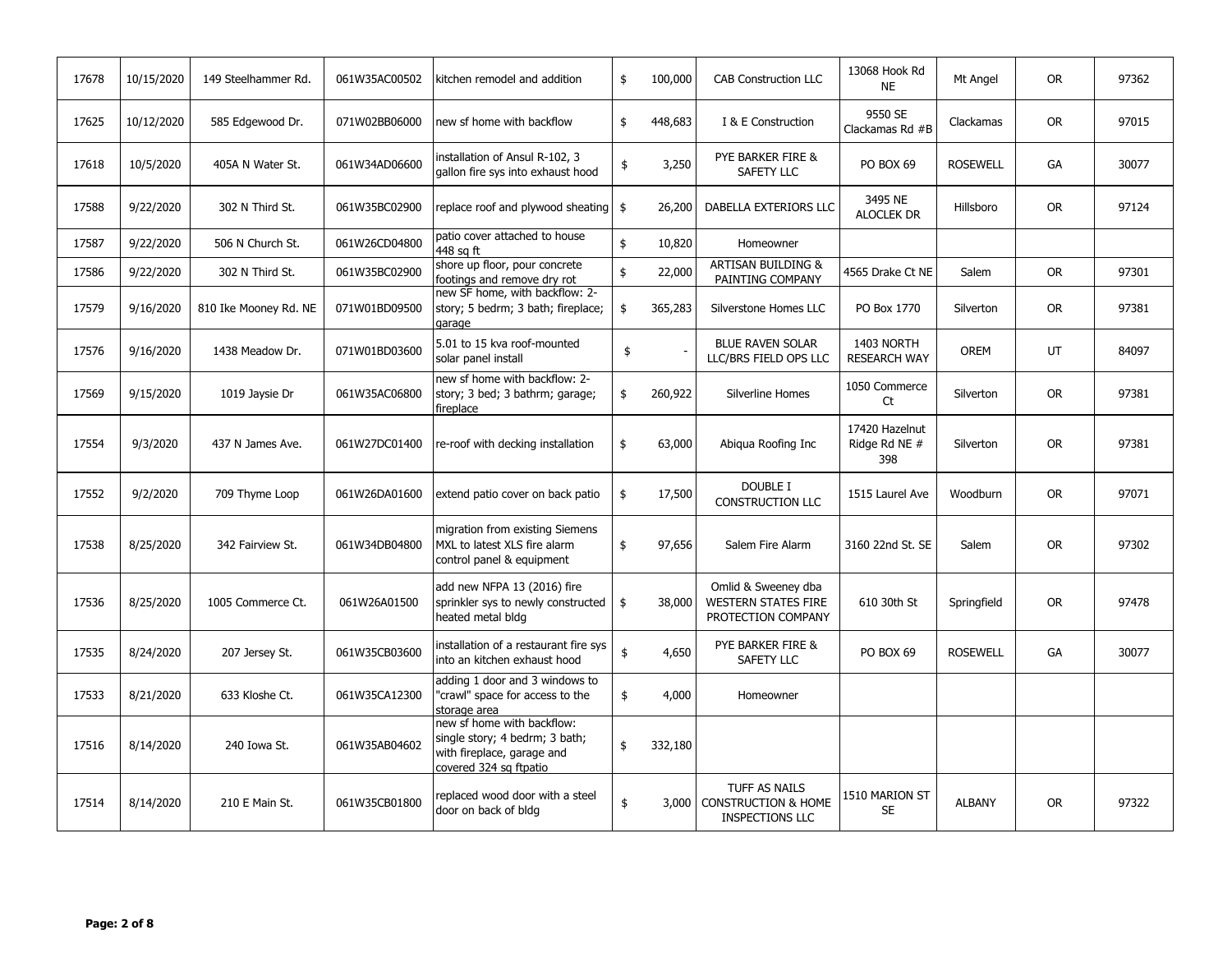| 17507 | 8/12/2020 | 831 Hawk Dr.          | 071W01BA05500 | new SF home, with backflow: 2<br>story; 4 bedrm; 3 bath; upstairs<br>bonus room; gas fireplace; garage | \$            | 411,585 | <b>MKI Construction LLC</b>                      | PO Box 1950                                       | Silverton        | <b>OR</b> | 97381 |
|-------|-----------|-----------------------|---------------|--------------------------------------------------------------------------------------------------------|---------------|---------|--------------------------------------------------|---------------------------------------------------|------------------|-----------|-------|
| 17504 | 8/12/2020 | 811 Ike Mooney Rd. NE | 071W01BD09800 | new SF home, with backflow:<br>single story; 4 bedroom; 2<br>bathroom; gas fireplace; garage           | \$            |         | <b>MKI Construction LLC</b>                      | PO Box 1950                                       | Silverton        | <b>OR</b> | 97381 |
| 17498 | 8/10/2020 | 814 Ike Mooney Rd. NE | 071W01BD09600 | new SF home, with backflow                                                                             | \$            | 328,556 | Jayla Homes LLC                                  | 16267 Abigua Ln<br><b>NE</b>                      | Silverton        | <b>OR</b> | 97381 |
| 17495 | 8/10/2020 | 838 Hawk Dr.          | 071W01BA03700 | new SF home, with backflow                                                                             | \$            | 339,211 | Jayla Homes LLC                                  | 16267 Abigua Ln<br><b>NE</b>                      | Silverton        | <b>OR</b> | 97381 |
| 17492 | 8/7/2020  | 1035 Commerce Ct.     | 061W26A01501  | installation of new 28kva roof-<br>mounted solar array; non-<br>prescriptive solar project             | \$            | 6,800   | Earthlight Technologies                          | 1037 Commerce<br>Ct                               | Silverton        | <b>OR</b> | 97381 |
| 17490 | 8/7/2020  | 80 Sweden Circle      | 061W35BA08800 | deck replacement and stair add on                                                                      | $\frac{1}{2}$ | 26,226  | ONPOINT FENCING AND<br>HARDSCAPE LLC             | 5723 Karen Lynn<br>Loop S                         | Salem            | <b>OR</b> | 97306 |
| 17487 | 8/5/2020  | 922 S Water St.       | 071W02BA03000 | tear off roof, replace ship lap<br>w/plywood; replace rotted trusses<br>over dormers                   | \$            | 22,500  | RISE SOLUTIONS LLC<br>(dba Rise Metal Roofing)   | 10260 SW<br><b>GREENBURG RD</b><br><b>STE 400</b> | <b>PORTLAND</b>  | <b>OR</b> | 97223 |
| 17480 | 7/31/2020 | 1448 Pine St.         | 061W34BA01101 | dryer vent will be moved to 6<br>inches to stud wall; exit will<br>remain same                         | \$            | 15,000  | JOE FIX IT HANDYMAN<br>SERVICES LLC              | 28988 BERLIN RD                                   | Sweet Home       | <b>OR</b> | 97386 |
| 17479 | 7/31/2020 | 714 Schlador          | 061W27DD00800 | fire alarm system for four<br>modular bldgs                                                            | \$            |         | <b>CS Electronics</b>                            | 10622 Selah<br>Springs Dr.                        | Silverton        | <b>OR</b> | 97381 |
| 17478 | 7/31/2020 | 400 Schemmel Lane     | 061W34BC00100 | pole bldg to house wastewater<br>screw press                                                           | \$            |         | RMAC POLE BUILDINGS<br><b>INC</b>                | 4995 WARD DR<br><b>NE</b>                         | SALEM            | <b>OR</b> | 97305 |
| 17463 | 7/24/2020 | 807 Ike Mooney Rd. NE | 071W01BD09900 | new SF home, with backflow:<br>single story; 4 bedroom; 2<br>bathroom; with fireplace and<br>aarage    | \$            | 306,738 | <b>LEO NEEDS</b><br>CONSTRUCTION LLC             | 234 E Lincoln St                                  | Woodburn         | <b>OR</b> | 97071 |
| 17451 | 7/17/2020 | 770 Shelokum Dr.      | 061W35DC05300 | removed old wood rail with new<br>metal rail & replaced beam under<br>the railing                      | \$            | 16,000  | <b>DOUBLE I</b><br><b>CONSTRUCTION LLC</b>       | 1515 Laurel Ave                                   | Woodburn         | <b>OR</b> | 97071 |
| 17444 | 7/16/2020 | 830 Hawk Dr.          | 071W01BA05600 | new SF home, with backflow: 2<br>story; 4 bedrm; 3 bath with<br>fireplace and garage                   | \$            | 358,152 | Homeowner                                        |                                                   |                  |           |       |
| 17443 | 7/16/2020 | 206 Westfield St.     | 061W34DC01400 | addition of detached garage/shop<br>24 ft x 32 ft                                                      | \$            | 37,100  |                                                  |                                                   |                  |           |       |
| 17436 | 7/13/2020 | 1481 Meadow Ave.      | 071W01BA05300 | new SF dwelling with backflow<br>device: single story; 3 bedrm; 2<br>bath; gas fireplace; garage       | \$            | 221,749 | <b>CLAUD E DAVIS Builders</b>                    | 1210 SW Forest<br>Glen Dr                         | McMinnville      | <b>OR</b> | 97128 |
| 17431 | 7/10/2020 | 301 E Main St.        | 061W35BC13500 | 2 new ADA bathrooms                                                                                    | \$            |         | 5,000 Lynn Richman Construction                  | PO Box 195                                        | Silverton        | <b>OR</b> | 97381 |
| 17423 | 7/8/2020  | 227 Penni Lane        | 061W35AB02301 | PV solar panel installed on roof                                                                       | \$            |         | <b>BLUE RAVEN SOLAR</b><br>LLC/BRS FIELD OPS LLC | 1403 NORTH<br><b>RESEARCH WAY</b>                 | <b>OREM</b>      | UT        | 84097 |
| 17421 | 7/8/2020  | 315 Walnut Ave.       | 071W02DA00800 | PV solar panel installed on roof                                                                       | \$            |         | <b>BLUE RAVEN SOLAR</b><br>LLC/BRS FIELD OPS LLC | 1403 NORTH<br><b>RESEARCH WAY</b>                 | OREM             | UT        | 84097 |
| 17413 | 7/7/2020  | 802 Ike Mooney Rd. NE | 071W01BD09300 | new SF home, with backflow-<br>single story 3 bedrm, 2 bath,<br>fireplace & garage                     | \$            | 285,060 | <b>BLACK HAWK HOMES LLC</b>                      | PO BOX 1621                                       | <b>SCAPPOOSE</b> | <b>OR</b> | 97056 |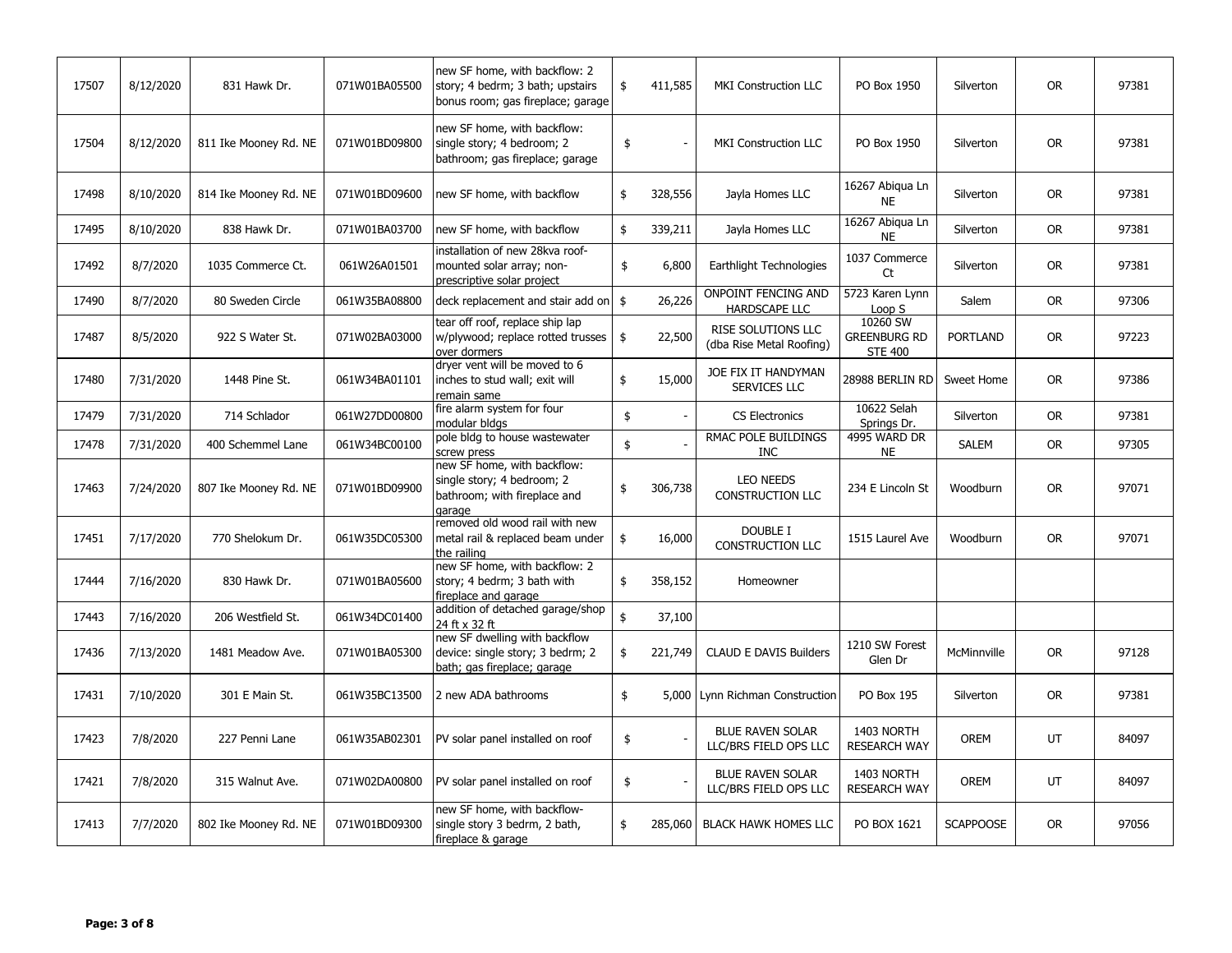| 17410 | 7/7/2020  | 798 Ike Mooney Rd. NE | 071W01BD09200 | new SF home, with backflow-<br>5bedrm, 3 bath with fireplace                                                                        | \$            |         | <b>BLACK HAWK HOMES LLC</b>                     | PO BOX 1621                    | <b>SCAPPOOSE</b>    | <b>OR</b> | 97056 |
|-------|-----------|-----------------------|---------------|-------------------------------------------------------------------------------------------------------------------------------------|---------------|---------|-------------------------------------------------|--------------------------------|---------------------|-----------|-------|
| 17407 | 7/7/2020  | 139 Steelhammer Rd.   | 061W35AC02400 | New SF dwelling                                                                                                                     | \$            | 368,035 | Noble Built Homes LLC                           | PO Box 571                     | Silverton           | <b>OR</b> | 97381 |
| 17406 | 7/7/2020  | 811 S Water St.       | 061W35CD07400 | New 4-plex in existing apartment<br>complex                                                                                         | \$            | 260,000 | CL Rose Construction LLC                        | PO Box 536                     | Silverton           | <b>OR</b> | 97381 |
| 17403 | 7/7/2020  | 215 Alder St.         | 061W34AC03200 | convert garage to M bed and bath                                                                                                    | $\frac{1}{2}$ | 6,000   | Homeowner                                       |                                |                     |           |       |
| 17398 | 7/6/2020  | 728 Oak St.           | 061W35BD04100 | New Garage With ADU                                                                                                                 | \$            | 127,920 | KMK EXCAVATING LLC                              | PO Box 1461                    | Silverton           | <b>OR</b> | 97381 |
| 17388 | 6/30/2020 | 603 Washington St.    | 061W26CB08300 | frame door from garage to house<br>fire rated, self closing, 32" LH<br>swing; vapor barrier; windows;<br>siding; soffetts; new roof | \$            | 25,660  |                                                 |                                |                     |           |       |
| 17387 | 6/30/2020 | 415 Tillicum Dr.      | 061W35DC03900 | finishing/remodeling first floor -<br>sheetrock and insulation on walls<br>& ceiling; open 2 new windows                            | \$            | 20,000  | Homeowner                                       |                                |                     |           |       |
| 17384 | 6/30/2020 | 803 Ike Mooney Rd. NE | 071W01BD10000 | new sf home with backflow-2<br>story; 4 bedrm; 3 bath; garage                                                                       | \$            |         | NW Homes Inc.                                   | PO Box 21023                   | Keizer              | <b>OR</b> | 97307 |
| 17371 | 6/22/2020 | 607 Jefferson St.     | 061W26CB04600 | demolition of structure                                                                                                             | \$            |         |                                                 |                                |                     |           |       |
| 17367 | 6/17/2020 | 507 Norway St.        | 061W26CD03900 | convert accessory bldg to ADU-2<br>bedroom, 1 bath with living area,<br>kitchen & utility room                                      | \$            | 69,509  | Homeowner                                       |                                |                     |           |       |
| 17361 | 6/17/2020 | 427 Grant St.         | 061W27CD01200 | add partition walls for 2nd floor<br>bathroom addition                                                                              | \$            | 15,000  | Homeowner                                       |                                |                     |           |       |
| 17357 | 6/15/2020 | 707 McClaine St       | 061W34CA01100 | addition of one child restroom per<br>classroom in rooms 122 & 124.<br>No Ext Work, changes in<br>occupancy or occupant capacity    | \$            | 38,675  | ALL AMERICAN ROOFING<br>& BUILDING LLC          | <b>PO BOX 267</b>              | Independence        | <b>OR</b> | 97315 |
| 17350 | 6/11/2020 | 521 Anderson Dr.      | 061W35CC08700 | new SF home with backflow: 2<br>story; 3 bedrm; 4 bathroom<br>(requires 4" sewer line per code);<br>2 living areas; garage          | \$            | 319,166 | Homeowner                                       |                                |                     |           |       |
| 17340 | 6/8/2020  | 113 Jade Hills Dr.    | 061W34DC04800 | remodel/addition-kitchen, dining<br>and 2nd floor bath above kitchen                                                                | \$            |         | 100,000 Peter Schmidt Construction              | 13418 S Butte Cr<br>Rd         | <b>Scotts Mills</b> | <b>OR</b> | 97375 |
| 17337 | 6/5/2020  | 206 E Main St.        | 061W35CB01900 | installation of fire suppression<br>system for new type 1 hood                                                                      | $\frac{1}{2}$ | 3,500   | <b>CAESARS CONSTRUCTION</b><br>LLC              | PO BOX 1231                    | <b>CLACKAMAS</b>    | <b>OR</b> | 97015 |
| 17330 | 6/3/2020  | 714 Schlador          | 061W27DD00800 | relocate 1 dbl portable and 1 sing<br>portable on site; add 2 dbl<br>portables and ramping on site<br>3584 sq ft addition           | \$            | 47,307  | <b>BLRB Architects</b>                          | 621 SW Morrison<br>St, Ste 950 | Portland            | <b>OR</b> | 97205 |
| 17321 | 5/29/2020 | 834 Hawk Dr.          | 071W01BA05700 | new SF home, NO backflow- two<br>story; 4 bedrm; 3 bath; play<br>room; fireplace; garage                                            | \$            | 383,000 | FOX CREEK PAINTING &<br><b>CONSTRUCTION LLC</b> | 11545<br><b>HAZELGREEN RD</b>  | Silverton           | <b>OR</b> | 97381 |
| 17307 | 5/22/2020 | 819 Riley Dr.         | 071W01BD08100 | new sf home with backflow:<br>single story; 4 bedrm; 2 bath;<br>garage; fireplace                                                   | \$            | 300,000 | ACCOUNTABLE SIDING<br><b>LLC</b>                | 20837 YUKON ST<br><b>NE</b>    | Aurora              | <b>OR</b> | 97002 |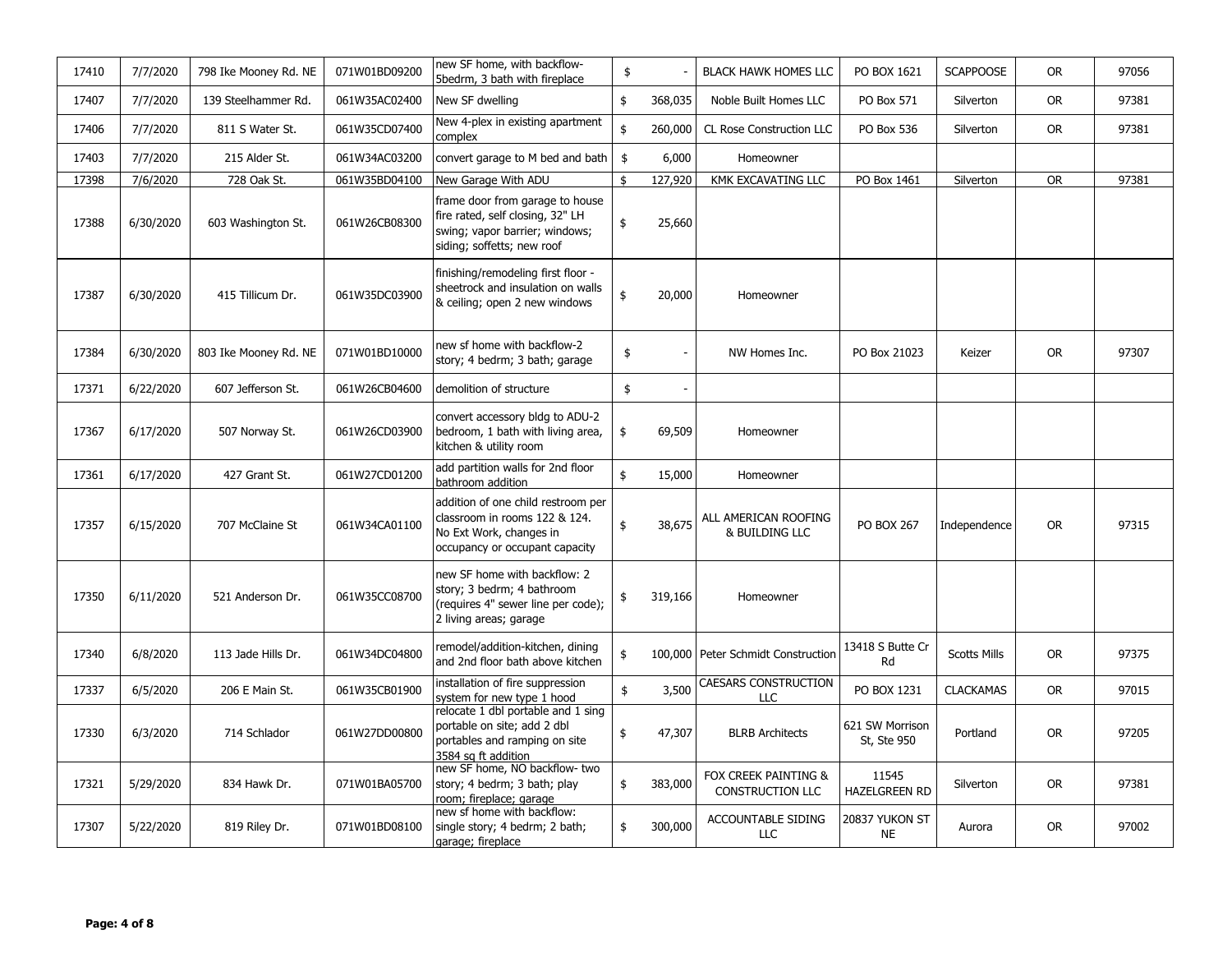| 17292 | 5/13/2020 | 1005 Commerce Ct.  | 061W26A01500  | clear, grub and site prep for new<br>manuf bldg, future office and<br>parking lot                                                                                           | \$            | 537,510 | <b>TRENCH LINE</b><br>EXCAVATION INC    | 4700 HART RD              | <b>DALLAS</b>       | <b>OR</b> | 97338 |
|-------|-----------|--------------------|---------------|-----------------------------------------------------------------------------------------------------------------------------------------------------------------------------|---------------|---------|-----------------------------------------|---------------------------|---------------------|-----------|-------|
| 17287 | 5/13/2020 | 207 Division St.   | 071W01CC00800 | new SF home, no backflow                                                                                                                                                    | \$            | 276,000 | Homeowner                               |                           |                     |           |       |
| 17282 | 5/11/2020 | 1316 S Water St.   | 071W01CC01302 | back deck addition to new house                                                                                                                                             | \$            | 16,000  | Victoria & Sons LLC                     | po box 206                | Silverton           | <b>OR</b> | 97381 |
| 17273 | 5/7/2020  | 421 S Water St.    | 061W35CB12400 | deck and stair replacement on<br>back side of community center<br>due to fire                                                                                               | \$            | 18,073  | ServPro of Salem West                   |                           |                     |           |       |
| 17272 | 5/7/2020  | 265 Tillicum Dr.   | 061W35DB03200 | patio cover that extends roofline                                                                                                                                           | \$            | 5,700   | Mid Valley Quality Siding<br><b>Inc</b> | 5844 Davis Creek<br>Rd    | Silverton           | <b>OR</b> | 97381 |
| 17269 | 5/6/2020  | 202 Jersey St.     | 061W35CB11700 | fire sys into class 1 hood                                                                                                                                                  | \$            | 2,625   | Valley Fire control                     | 217 Main St.              | Albany              | <b>OR</b> | 97321 |
| 17261 | 5/4/2020  | 365 Tillicum Dr.   | 061W35DB07400 | add bath and re-locate closet in<br>existing finished bonus rm                                                                                                              | \$            |         | 15,000 Peter Schmidt Construction       | 13418 S Butte Cr<br>Rd    | <b>Scotts Mills</b> | <b>OR</b> | 97375 |
| 17249 | 4/28/2020 | 416 Koons St.      | 061W35CD02400 | solar install-roof mounted 4.5 kw<br>py array; prescriptive path                                                                                                            | $\pmb{\$}$    | 1,200   | Earthlight Technologies                 | 1037 Commerce<br>Ct       | Silverton           | <b>OR</b> | 97381 |
| 17237 | 4/21/2020 | 206 E Main St.     | 061W35CB01900 | interior renovations to<br>commercial bldg to incl kitchens<br>and bathrooms<br>*DOES NOT INCLUDE OUTSIDE<br>PATIO AREA*                                                    | \$            | 75,000  | NCM INC                                 | 1740 SHAFF RD<br>315      | <b>STAYTON</b>      | <b>OR</b> | 97383 |
| 17229 | 4/16/2020 | 735 Chikamin Loop  | 071W02BA10000 | new SF home, with backflow; 2-<br>story, 4 bedrm, 3 bath, 4 extra<br>fixtures, 4 vent fans, fireplace,<br>garage, upstairs media                                            | \$            | 420,411 | <b>MKI Construction LLC</b>             | PO Box 1950               | Silverton           | <b>OR</b> | 97381 |
| 17226 | 4/16/2020 | 950 Skookum Dr.    | 061W35DC12800 | new sf home with backflow-2<br>story, 4 bedrm plus playroom, 3<br>bathrms, fireplace, shop and<br>garage                                                                    | \$            | 441,100 | Homeowner                               |                           |                     |           |       |
| 17224 | 4/16/2020 | 265 C St.          | 061W34AA00500 | ext accessibility improvements to<br>provide ADA compliant slopes<br>and reach height at existing walk-<br>up atm. No interior work                                         | \$            | 23,700  | SECURITY VAULT WORKS<br><b>INC</b>      |                           |                     |           |       |
| 17222 | 4/16/2020 | 1005 Commerce Ct.  | 061W26A01500  | building shells for new<br>manufactured bldg 17,100 sq ft &<br>future office: 3420 sg ft (bldg<br>shell with only the bathrooms<br>finished) & parking area 23,620<br>sa ft | \$            | 655,000 | <b>TRENCH LINE</b><br>EXCAVATION INC    | 4700 HART RD              | <b>DALLAS</b>       | <b>OR</b> | 97338 |
| 17221 | 4/16/2020 | 509 East View Lane | 061W35DC09800 | engineered pergola kit-attached<br>to existing structure over existing<br>patio                                                                                             | \$            | 2,200   | Homeowner                               |                           |                     |           |       |
| 17220 | 4/16/2020 | 1702 Eska Way      | 061W26A01200  | install comm grade duro-last<br>single ply pvc membrane roof sys<br>to cover existing roof                                                                                  | $\frac{1}{2}$ | 78,875  | Washington Roofing Co.                  | 1700 SW Hwy 18            | McMinnville         | <b>OR</b> | 97128 |
| 17218 | 4/15/2020 | 711 E Main St.     | 061W35BD10300 | re-build deck and support<br>structure                                                                                                                                      | $\frac{1}{2}$ | 8,500   | Freedom Hut LLC                         | 201 W Center St           | Silverton           | <b>OR</b> | 97381 |
| 17210 | 4/13/2020 | 1498 Meadow Ave.   | 071W01BA04100 | new SF dwelling; with backflow -<br>single story 4 bedrm, 3 bath with<br>fireplace and garage                                                                               | \$            |         | <b>CLAUD E DAVIS Builders</b>           | 1210 SW Forest<br>Glen Dr | McMinnville         | <b>OR</b> | 97128 |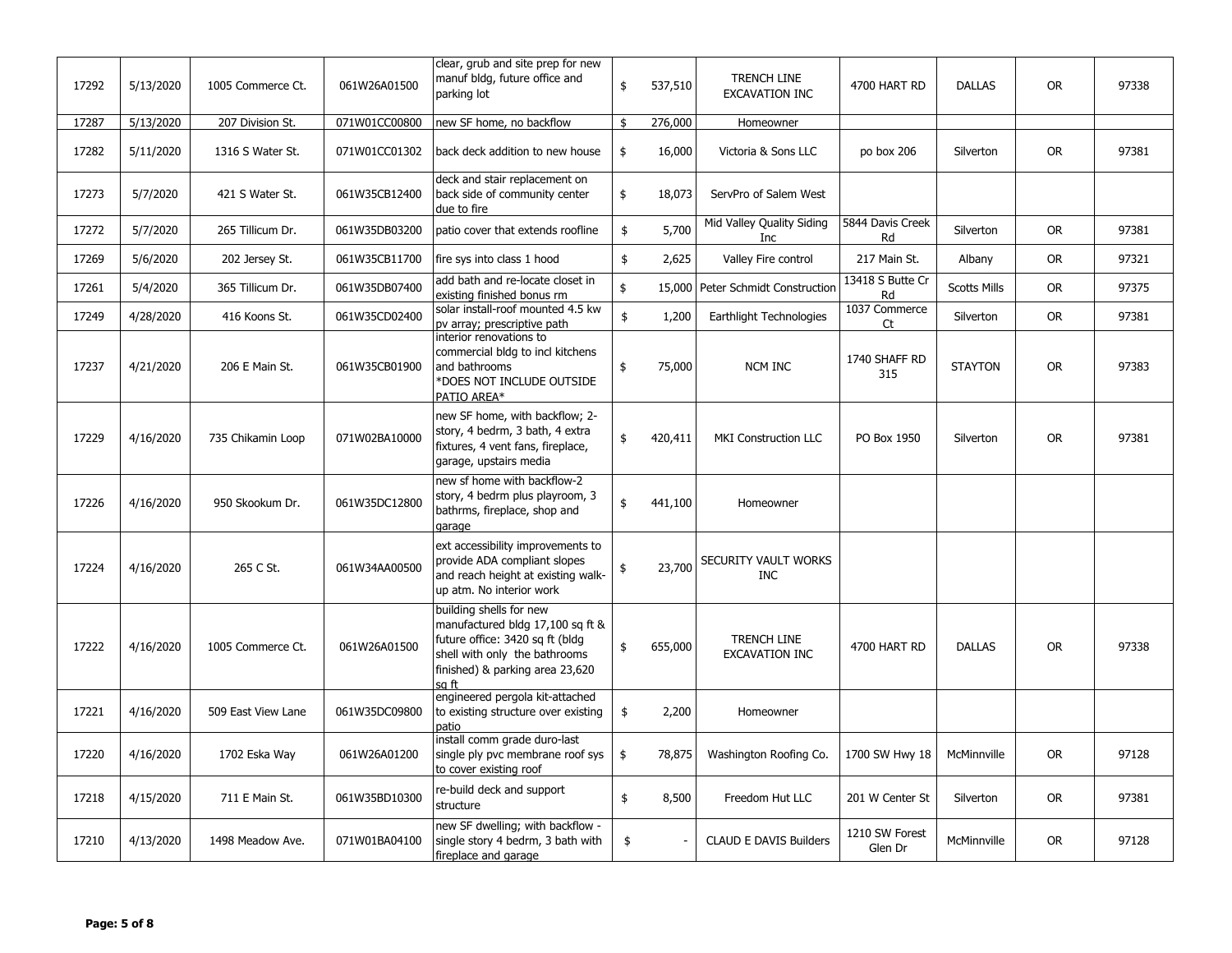| 17205 | 4/7/2020  | 202 Jersey St.        | 061W35CB11700 | opening ceiling to create opening<br>for commercial hood install and<br>addition of ADA bathroom                                             | \$            | 8,500   | Shetler Construction Inc.                        | PO Box 1297                    | Silverton      | <b>OR</b> | 97381 |
|-------|-----------|-----------------------|---------------|----------------------------------------------------------------------------------------------------------------------------------------------|---------------|---------|--------------------------------------------------|--------------------------------|----------------|-----------|-------|
| 17204 | 4/7/2020  | 728 Oak St.           | 061W35BD04100 | nstall new 14x24 pre-fab shed<br>from Old Hickory                                                                                            | \$            | 10,500  | Homeowner                                        |                                |                |           |       |
| 17202 | 4/7/2020  | 319 East View Lane    | 061W35DB05400 | 6.4kw prescriptive solar install                                                                                                             | \$            | 16,600  | <b>Energy Solutions</b>                          | PO Box 887                     | Beavercreek    | <b>OR</b> | 97004 |
| 17198 | 4/7/2020  | 412 W Main St.        | 061W34DA07900 | framing alteration of front porch.<br>80 sq ft of siding and 1.5 sq ft of<br>new roofing                                                     | \$            | 12,116  | Jose Garcia Construction,<br>LLC                 | PO Box 571                     | Aurora         | Oregon    | 97002 |
| 17195 | 4/6/2020  | 855 Jefferson St.     | 061W27DA01502 | new SF home, NO backflow; 3<br>bedrm, 2 bath, fireplace & garage                                                                             | \$            | 178,008 | <b>RSG CONSTRUCTION LLC</b>                      | 3464 RIDGEWAY<br>DR SE         | <b>TURNER</b>  | <b>OR</b> | 97392 |
| 17192 | 4/3/2020  | 702 Pintail St.       | 061W26BD04500 | new sf home NO BACKFLOW-2-<br>story; 5 bedrm; 3 bath; with<br>aarage                                                                         | \$            | 339,506 | Adair Homes Inc.                                 | 21510 Bents<br>Court NE        | Aurora         | <b>OR</b> | 97002 |
| 17184 | 4/1/2020  | 834 Chadwick St.      | 061W35BA06100 | accessory structure/new 16x32<br>studio                                                                                                      | $\frac{1}{2}$ | 60,000  | Riedman Home<br>Construction, Inc.               | PO Box 871                     | Mt Angel       | <b>OR</b> | 97362 |
| 17170 | 3/26/2020 | 806 Ike Mooney Rd. NE | 071W01BD09400 | new sf home with backflow-single<br>story; 3 bed, 2 bath with fireplace<br>and garage                                                        | \$            | 244,309 | <b>Straight Cut Construction</b>                 | 11110 S<br><b>RIDGETOP DR</b>  | MOLALLA        | <b>OR</b> | 97038 |
| 17163 | 3/24/2020 | 260 Tillicum Dr.      | 061W35DB02400 | remove existing 6x14 patio and<br>install/build 20x14 patio                                                                                  | \$            | 40,000  | DOUBLE I<br><b>CONSTRUCTION LLC</b>              | 1515 Laurel Ave                | Woodburn       | <b>OR</b> | 97071 |
| 17152 | 3/17/2020 | 206 McClaine St.      | 061W34DA01100 | remodel 2 existing bathrooms, no<br>added fixtures; replace 2 existing<br>bath exh fans                                                      | \$            |         | Northwoods Construction                          | 815 Madison St.                | Silverton      | <b>OR</b> | 97381 |
| 17151 | 3/16/2020 | 806 N First St.       | 061W35BB02500 | building shell for Starbucks retail<br>location with drive-thru                                                                              | \$            | 900,000 | Rich Duncan Construction                         | PO Box 21183                   | Keizer         | <b>OR</b> | 97307 |
| 17149 | 3/16/2020 | 1302 Uff Da Street    | 061W35AB04606 | accessory bldg/shop                                                                                                                          | \$            | 38,640  |                                                  |                                |                |           |       |
| 17145 | 3/16/2020 | 200 Iowa St.          | 061W35AB04600 | remodel of kitchen & bath in<br>existing residence                                                                                           | \$            | 80,000  | Homeowner                                        |                                |                |           |       |
| 17142 | 3/16/2020 | 1030 Emmett Lp        | 061W35AC07700 | new SF home, NO backflow- 1<br>main story with upstairs bonus<br>rm & bathroom and garage under<br>main floor; 3 bedrm, 4 bath,<br>fireplace | \$            |         | <b>Traeger Brothers</b><br>Construction Inc.     | 450 W. Main St.                | Silverton      | <b>OR</b> | 97381 |
| 17136 | 3/10/2020 | 151 Wildflower Lane   | 071W02AC04701 | New SF hm with backflow-single<br>story, 3 bed, 2 bath, study,<br>fireplace & garage                                                         | \$            | 330,000 | Northwest Willamette<br>Homes                    | 14795 Woodburn-<br>Monitor Rd. | Woodburn       | <b>OR</b> | 97071 |
| 17133 | 3/10/2020 | 1513 Crestview Dr.    | 061W35AD07900 | new sf home with backflow-2<br>story, 3 bed, 2 bath, bonus room,<br>pass-thru fireplace and attached<br>shop/garage & fire sprinklers        | \$            | 436,861 | Homeowner                                        |                                |                |           |       |
| 17130 | 3/10/2020 | 1021 Emmett Lp        | 061W35AC09100 | new SF home, with backflow-2<br>story, 4 bed, 3 bath with<br>fireplace, garage and rear<br>elevated covered deck                             | \$            | 340,000 | Silverstone Homes LLC                            | PO Box 1770                    | Silverton      | <b>OR</b> | 97381 |
| 17123 | 3/3/2020  | 458 Grant St          | 061W27DC03600 | bathroom remodel-install ADA<br>doors and concrete ramp                                                                                      | \$            | 69,000  | PRIDE CONSTRUCTION &<br><b>EXTERMINATION INC</b> | 30465 FAIRVIEW<br><b>RD</b>    | <b>LEBANON</b> | <b>OR</b> | 97355 |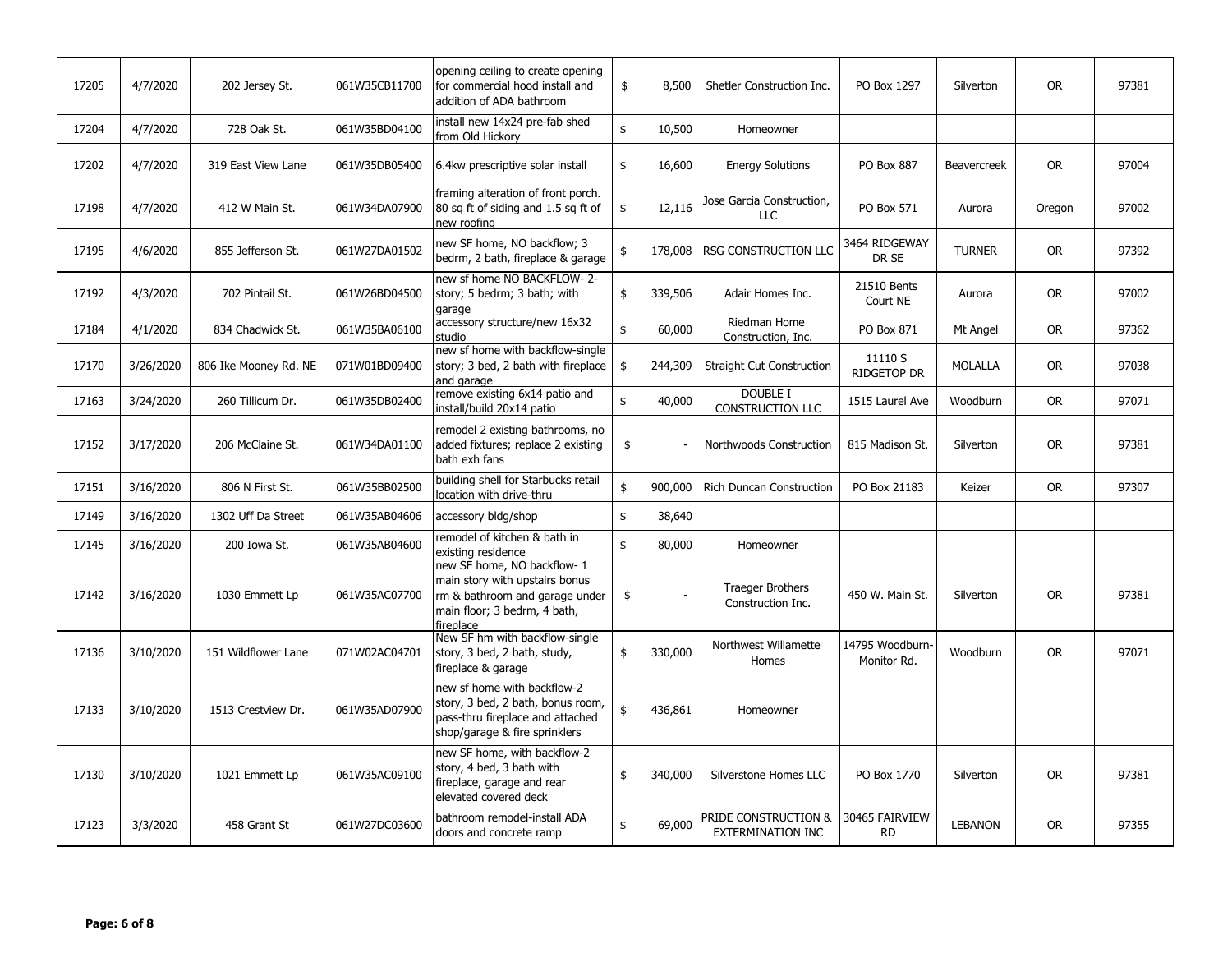| 17120 | 3/3/2020  | 643 Rosemary Way      | 061W26DB01000 | New Single Family Residence with<br>backflow-single story; 2 bath;<br>fireplace & garage                                                                                               | \$<br>345,000 | Noble Built Homes LLC         | PO Box 571                         | Silverton   | <b>OR</b> | 97381 |
|-------|-----------|-----------------------|---------------|----------------------------------------------------------------------------------------------------------------------------------------------------------------------------------------|---------------|-------------------------------|------------------------------------|-------------|-----------|-------|
| 17114 | 2/28/2020 | 837 Hawk Dr.          | 071W01BA03500 | new sf home w/backflow-two<br>story, 3 bedrm, 3 bath with<br>garage                                                                                                                    | \$<br>260,532 | Silverline Homes              | 1050 Commerce<br>Ct                | Silverton   | <b>OR</b> | 97381 |
| 17111 | 2/28/2020 | 794 Ike Mooney Rd. NE | 071W01BD09100 | new sf home w/backflow-single<br>story, 3 bed, 2 bath with 2<br>fireplaces and garage                                                                                                  | \$<br>240,100 | Silverline Homes              | 1050 Commerce<br>Ct                | Silverton   | <b>OR</b> | 97381 |
| 17108 | 2/28/2020 | 1302 Uff Da Street    | 061W35AB04606 | new sf home with backflow-single<br>story; 3 bedrm; 3 bath; with<br>fireplace & garage                                                                                                 | \$<br>266,551 | Brad Brenden                  | 248 Iowa St                        | Silverton   | <b>OR</b> | 97381 |
| 17093 | 2/24/2020 | 210 N Water St.       | 061W35BC09500 | add metal to face of exterior<br>block-commercial bldg                                                                                                                                 | \$            |                               |                                    |             |           |       |
| 17090 | 2/21/2020 | 631 Mill St.          | 061W35BB00800 | back patio cover                                                                                                                                                                       | \$<br>12,000  |                               |                                    |             |           |       |
| 17088 | 2/20/2020 | 405A N Water St.      | 061W34AD06600 | completion of commercial interior<br>remodel- replace window, siding,<br>replace ceiling joists; finish<br>kitchen remodel; ADA ramp;<br>openings for vent hoods; re-roof<br>structure | \$<br>85,000  | Leighs Construction           | 330<br>CANDALARIA<br><b>BLVD S</b> | Salem       | <b>OR</b> | 97302 |
| 17085 | 2/20/2020 | 819 Railway Ave.      | 061W34CA00600 | 60" x 96" elec sign onfoundation                                                                                                                                                       | \$<br>4,960   | <b>Integrity Signs Oregon</b> | PO Box 88                          | Hubbard     | <b>OR</b> | 97032 |
| 17083 | 2/19/2020 | 1113 Enstad Lane      | 071W02AB01500 | addition of 2 new windows to ext<br>wall during remodel of master<br>bedrm & bathrm                                                                                                    | \$<br>10,000  | C & R Remodeling              | 1160 VISTA AVE<br><b>SE</b>        | Salem       | <b>OR</b> | 97302 |
| 17070 | 2/13/2020 | 430 N Church St.      | 061W35BA02300 | bathroom addition and kitchen<br>remodel                                                                                                                                               | \$<br>20,000  | Tom Schmidgall                | 505 W MAIN ST                      | Silverton   | <b>OR</b> | 97381 |
| 17064 | 2/13/2020 | 806 Riley Dr.         | 071W01BD05800 | new sf home, no backflow: 2-<br>story; 5 bedrm; 3 bath; fireplace;<br>bonus room; garage                                                                                               | \$<br>407,902 | Homeowner                     |                                    |             |           |       |
| 17063 | 2/13/2020 | 209 Mill St           | 061W35BC03100 | new bathrm in existing bldg                                                                                                                                                            | \$<br>2,000   | Mid Valley Construction       | 34860 Danstrom<br>Rd               | Creswell    | <b>OR</b> | 97426 |
| 17062 | 2/13/2020 | 1099 N First St.      | 061W27DD01201 | repair & replace damaged drywall<br>&replacing flooring                                                                                                                                | \$            |                               |                                    |             |           |       |
| 17054 | 2/10/2020 | 1477 Meadow Ave.      | 071W01BA05200 | new SF home with backflow-<br>single story, 4 bedrm, 2 bath with<br>garage & fireplace                                                                                                 | \$<br>285,000 | MasterBilt Homes              | 16260 SW<br>Sunrise Lane           | McMinnville | <b>OR</b> | 97128 |
| 17051 | 2/10/2020 | 1473 Meadow Ave.      | 071W01BA05100 | new SF home with backflow; 2<br>story, 4 bed, 3 bath with garage                                                                                                                       | \$<br>254,359 | MasterBilt Homes              | 16260 SW<br>Sunrise Lane           | McMinnville | <b>OR</b> | 97128 |
| 17048 | 2/10/2020 | 1469 Meadow Ave.      | 071W01BA05000 | new SF home with backflow-2<br>story, 4 bedroom, 3 bath with<br>fireplace & garage                                                                                                     | \$<br>257,011 | MasterBilt Homes              | 16260 SW<br>Sunrise Lane           | McMinnville | <b>OR</b> | 97128 |
| 17045 | 2/10/2020 | 1465 Meadow Ave.      | 071W01BA04900 | new SF home with backflow-<br>single story, 4 bedrm, 3 bath with<br>fireplace & garage                                                                                                 | \$<br>312,133 | <b>MasterBilt Homes</b>       | 16260 SW<br>Sunrise Lane           | McMinnville | <b>OR</b> | 97128 |
| 17044 | 2/10/2020 | 106 N First St.       | 061W35BC13501 | interior remodel of 2nd floor of<br>existing 2-story commercial bldg<br>to provide various office spaces                                                                               | \$<br>70,000  |                               |                                    |             |           |       |
| 17036 | 2/5/2020  | 1461 Meadow Ave.      | 071W01BD10800 | new SF home with backflow-<br>single story, 4 bedrm, 2 bath with<br>fireplace & garage                                                                                                 | \$<br>281,491 | superior construction llc     | po box 692                         | molalla     | or        | 97038 |